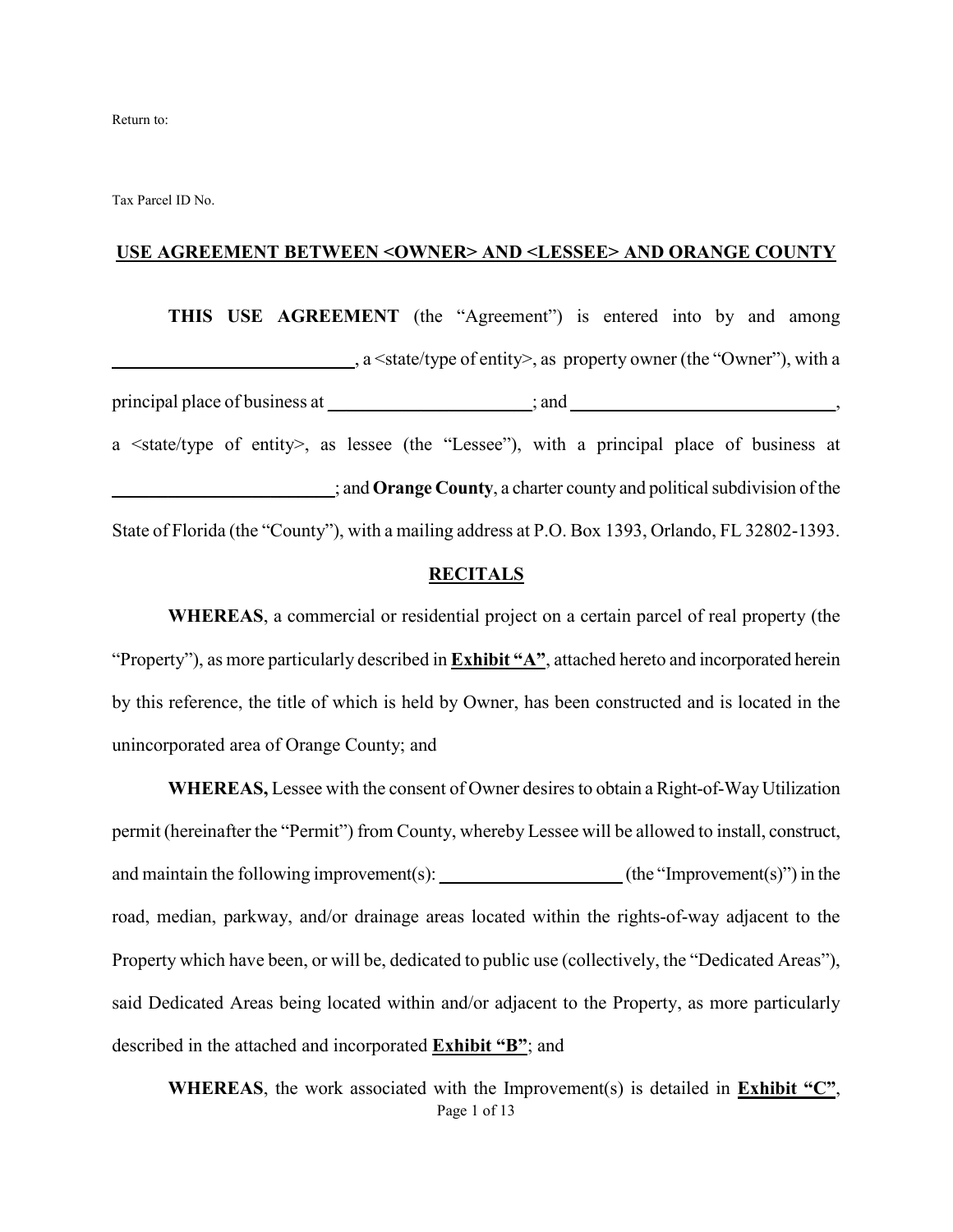attached hereto and incorporated herein; and

**WHEREAS**, County requires that Lessee and Owner be jointly and separately responsible for the fulfillment of certain commitments and covenants to assure the perpetual and continuous maintenance of any such Improvement(s), which commitments and covenants are more particularly set forth herein.

**NOW**, **THEREFORE**, in consideration of the foregoing and of the terms and conditions set forth herein, the parties agree as follows:

- 1. **RECITALS**. The foregoing recitals are true and correct and form a material part of this Agreement.
- 2. **RIGHT-OF-WAY UTILIZATION PERMIT**. Any such Permit issued by County to Lessee shall be subject to the terms of this Agreement. Lessee shall not, while installing or maintaining the Improvement(s), damage or disturb any portion of the Dedicated Areas without prior written approval by County and County's prior written approval of a plan to restore the Dedicated Areas. Nothing contained herein or by virtue of the issuance of a Permit shall give or grant to Lessee or Owner any ownership rights to any portion of the Dedicated Areas.
- Page 2 of 13 3. **IMPROVEMENTS**. Any improvements that, in County's sole opinion, may impede the functional operation of planned, proposed, or existing underdrains shall not be permitted under this Use Agreement. The Improvement(s) shall be established and maintained in such a manner as will not interfere with the use of the Dedicated Areas by the public nor create a safety hazard on such Dedicated Areas. If County determines that the Improvement(s) do present a safety hazard, then Lessee and/or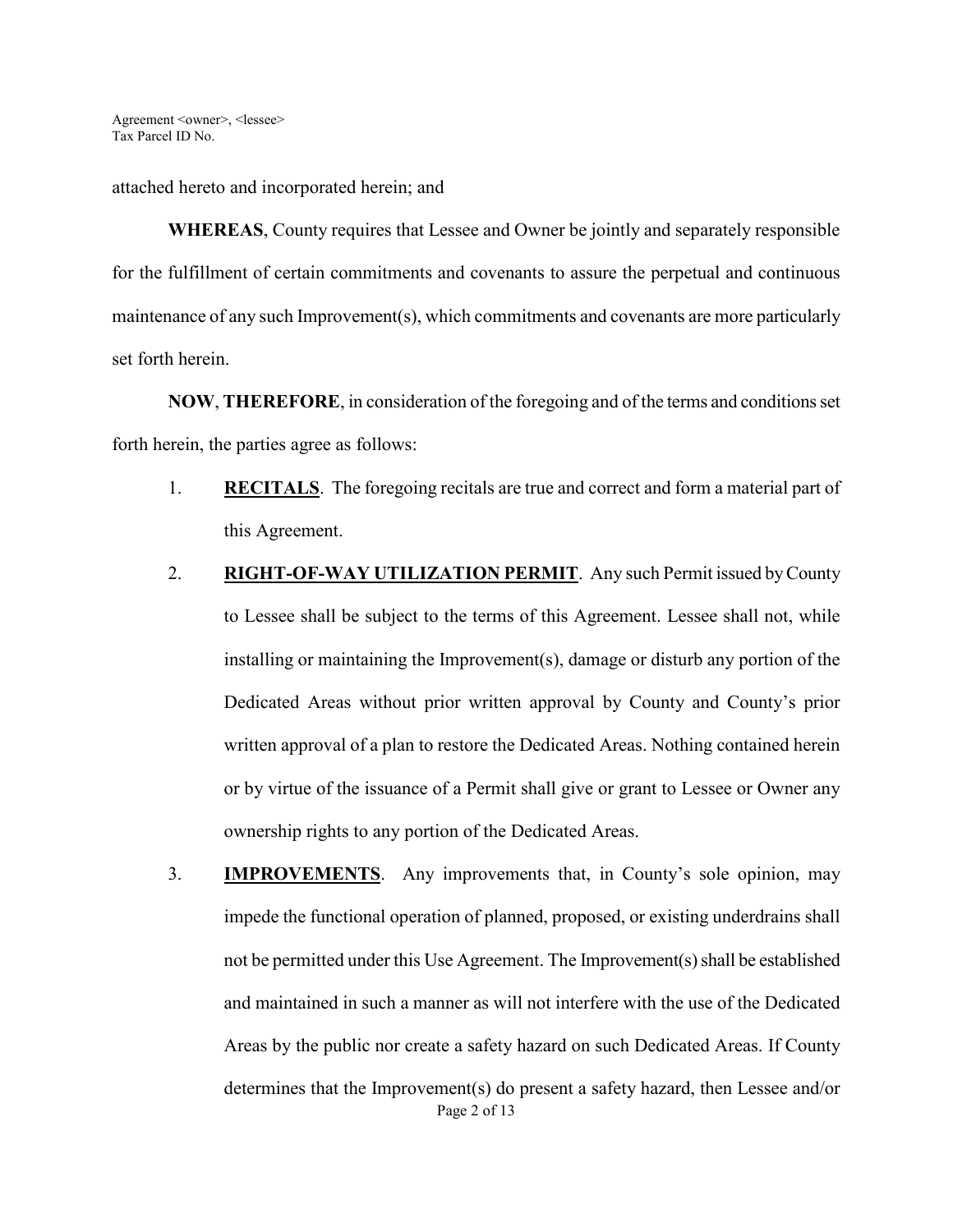Owner, at its sole expense and at no cost to County, shall relocate the Improvements in such a manner as to eliminate the hazard, to the satisfaction of County.

- 4. **REMOVAL/RELOCATION**. If, in the sole opinion of County, the Improvement(s) interferes with any construction, reconstruction, alteration, improvement(s), or maintenance which County desires to perform on, around, or under the Dedicated Areas, or if County desires removal for any reason, then written notice of such shall be sent to Owner and Lessee. Owner and Lessee shall remove or relocate the Improvement(s) as requested by County, and to County's satisfaction, within thirty (30) days of said notice or, in the event such notice is returned as undeliverable to Lessee and Owner's addresses listed above, within thirty (30) days of the first date of publication of legal notice, which publication shall appear in not less than two weekly issues of a newspaper of general circulation in Orange County, Florida. Any such relocation or removal of the Improvement(s) shall be at no cost or expense to County.
- Page 3 of 13 5. **INDEMNIFICATION**. To the fullest extent permitted by law, Lessee and Owner shall defend, indemnify, and hold harmless County from and against all claims, damages, losses, and expenses, including reasonable attorney's fees and costs, arising out of, or resulting from, the performance of their operations under this Agreement. Lessee and Owner shall defend, indemnify, and hold harmless County (and any governmental body or utility authority properly using the Dedicated Areas) from and against all expenses, costs, or claims for any damages to the Improvement(s) which may result from the use of the right-of-way by County or other governmental body or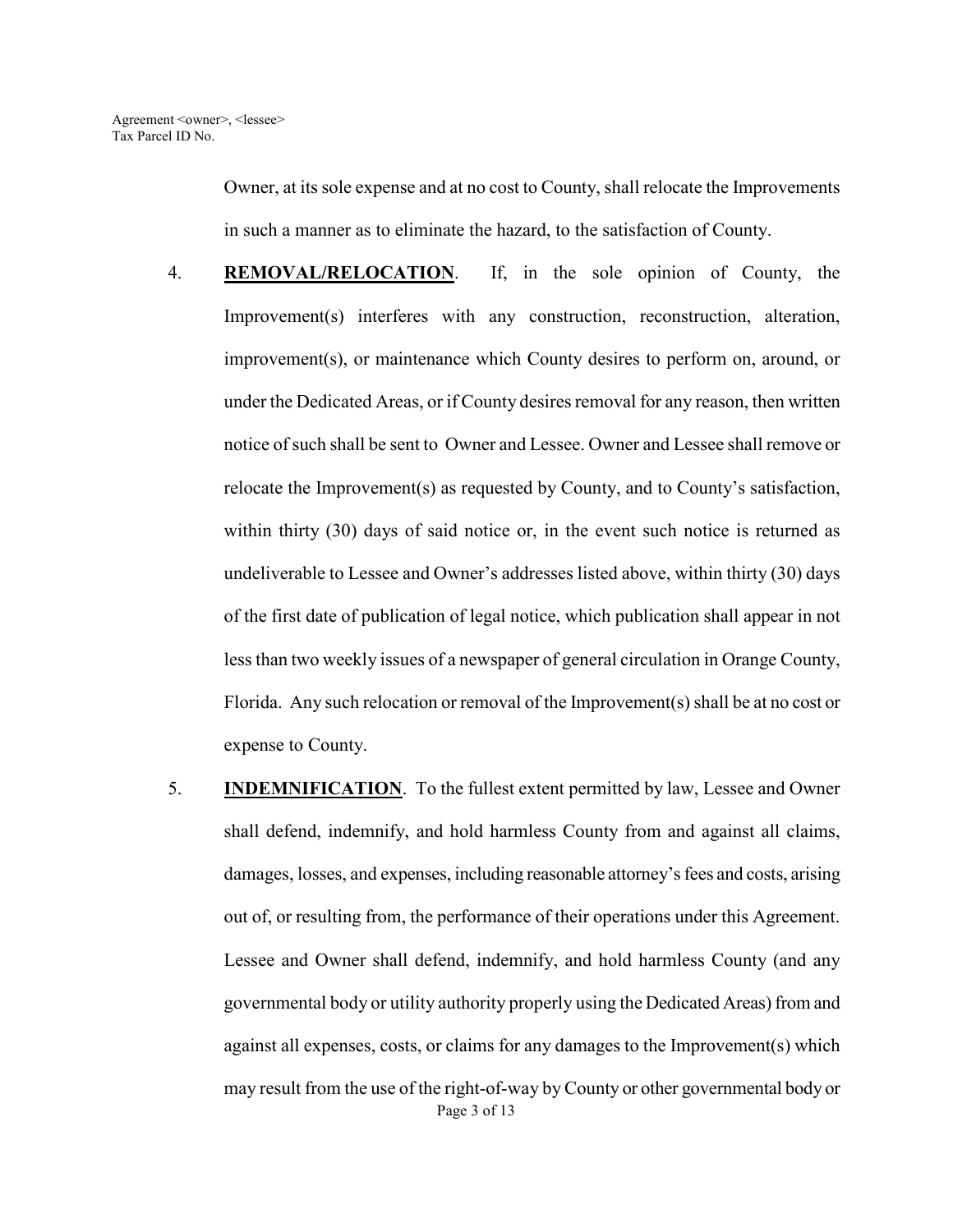authority due to maintenance, construction, installation, or other proper use within the Dedicated Areas.

6. **INSURANCE**. Throughout the duration of this Agreement, including the initial period and any extensions thereto, Lessee and/or Owner shall obtain and possess:

a) Commercial General Liability coverage, issued on the most recent version of the ISO form as filed for use in Florida or its equivalent, for all operations under this Agreement, including but not limited to Contractual, Products and Completed Operations, and Personal Injury. The limits shall be not less than \$1,000,000 Combined Single Limits (CSL) or its equivalent per occurrence. Such coverage shall not contain any endorsement(s) excluding or limiting Product/Completed Operations, Contractual Liability, or Severability of Interests. The general aggregate limit shall either apply separately to this contract or shall be at least twice the required occurrence limit;

 b) Workers' Compensation coverage for all employees with statutory workers' compensation limits, and no less than \$100,000 for each incident of bodily injury or disease for Employers' Liability; and

Page 4 of 13 c) Business automobile liability coverage for all owned, non-owned, and hired vehicles issued on the most recent version of the ISO form as filed for use in Florida, or its equivalent, with limits of not less than \$500,000 per accident. In the event Lessee and/or Owner does not own automobiles, Lessee and/or Owner shall maintain coverage for hired and non-owned auto liability, which may be satisfied by way of endorsement to the commercial General Liability policy or separate business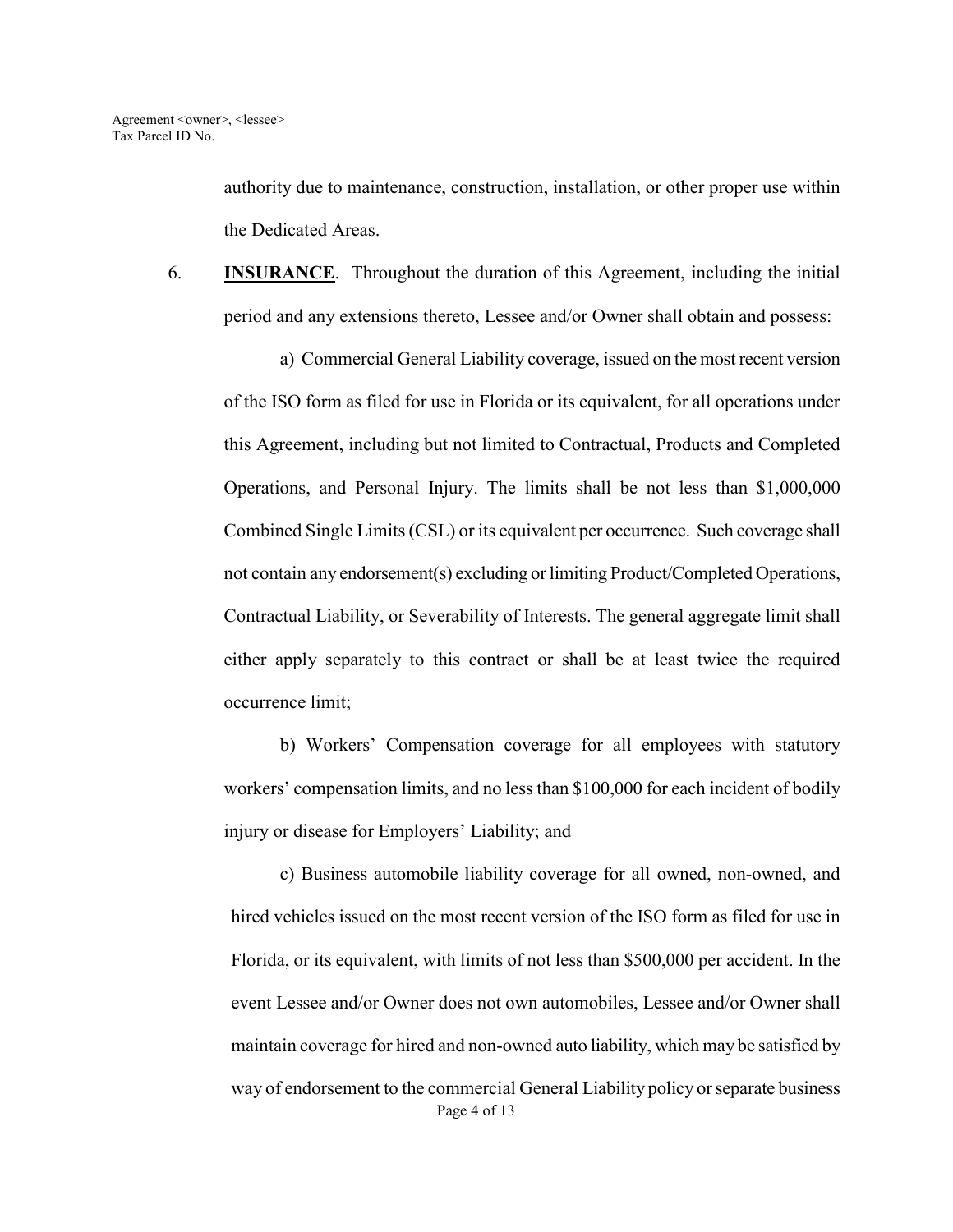Auto Liability policy.

Prior to commencing operations under this Agreement, Lessee and/or Owner shall provide Certificates of Insurance to County to verify coverage. The name of the project for which the Improvement(s) are to be installed and the type and amount of coverage provided, shall be clearly stated on the face of each Certificate of Insurance. The insurance coverage shall name Orange County, Florida as an additional insured, and shall contain a provision which forbids any cancellation, changes or material alterations, or renewal of coverage without providing thirty (30) days prior written notice to County. Lessee and/or Owner shall require and ensure that each of its contractors and subcontractors maintains insurance until the completion of their work under any contract associated with this Agreement. Failure of Lessee and/or Owner to maintain insurance coverage for itself or for any other person or entities for whom it is responsible or to ensure that its contractors and subcontractors maintain coverage shall not relieve Lessee and/or Owner of any contractual responsibility, obligation, or liability.

- 7. **RECORDING**. This Agreement shall be recorded in the Public Records of Orange County, Florida within thirty (30) days of its execution. Promptly upon execution of this Agreement, Lessee and/or Owner shall pay to County an amount equal to the applicable cost of recording this Agreement in the Public Records of Orange County, Florida.
- Page 5 of 13 8. COVENANTS RUNNING WITH THE LAND. The provisions of this Agreement shall constitute covenants running with the land or an equitable servitude upon the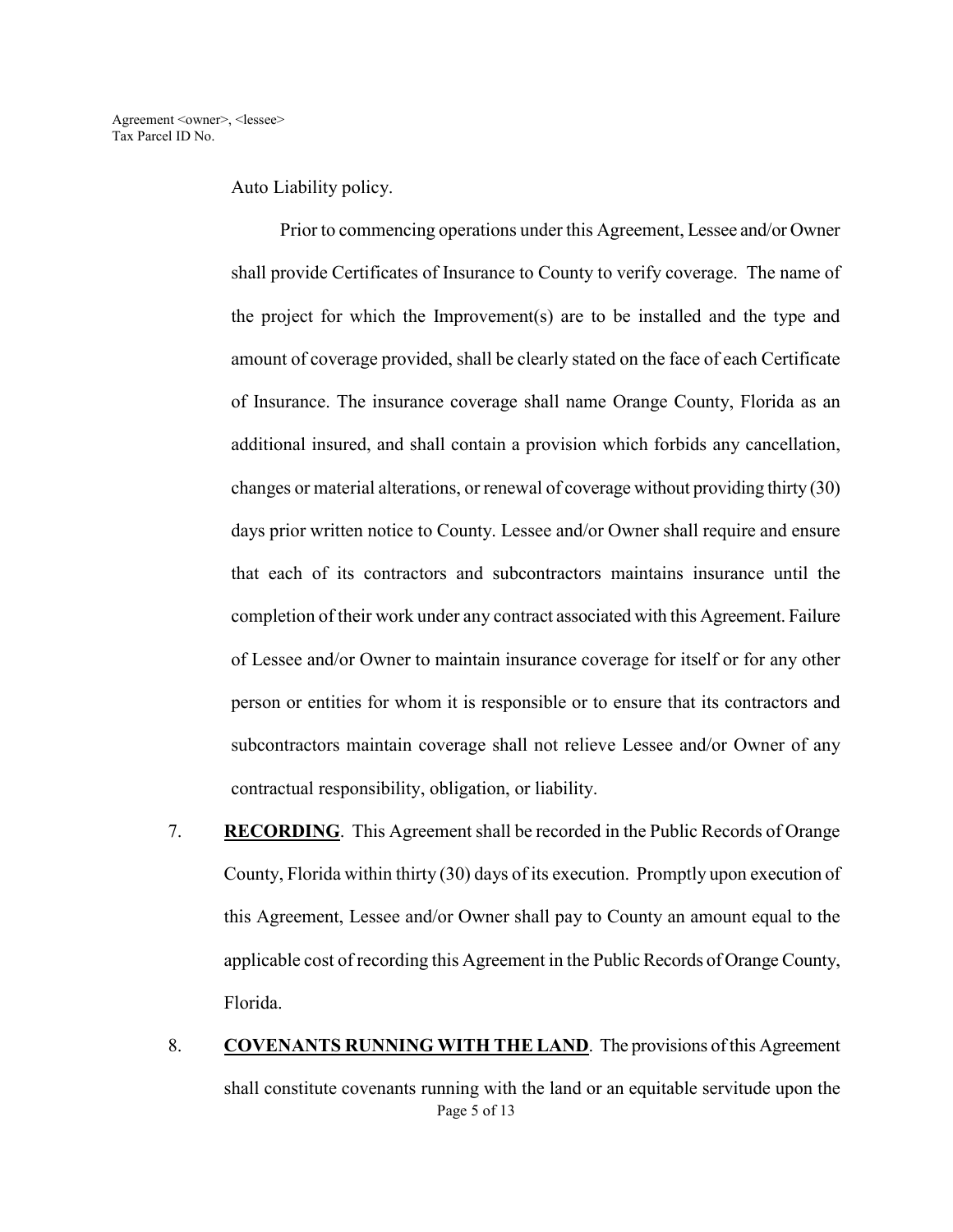land, as the case may be, applicable to all of the Property described herein or any portion thereof. Furthermore, this Agreement shall be binding on all parties having any right, title, or interest in the Property described herein or any portion thereof and on their heirs, personal representatives, successors, and assigns. Owner declares that the Property described in this Agreement and any portion thereof shall be held, sold, and conveyed subject to the provisions of this Agreement. This Agreement shall inure to the benefit of and be enforceable by County and its legal representatives, successors, and assigns.

9. **DURATION**. The provisions, restrictions, and covenants of this Agreement shall run with and bind the land for a period of twenty-five (25) years from the date this Agreement is recorded in the Public Records of Orange County, Florida. Thereafter, this Agreement shall be automatically extended for successive periods of ten (10) years each, unless a written instrument agreeing to revoke said provisions, restrictions, and covenants is approved by a majority of the Orange County Board of County Commissioners, Lessee, and Owner. No such agreement to revoke shall be effective until said written instrument has been signed, acknowledged, and recorded in the Public Records of Orange County, Florida. Notwithstanding any of the above provisions, County shall have the right to cancel this Agreement upon thirty (30) days prior written notice to Lessee and Owner. No such cancellation shall be effective until a written instrument has been executed and acknowledged by the Board of County Commissioners and recorded in the Public Records of Orange County, Florida.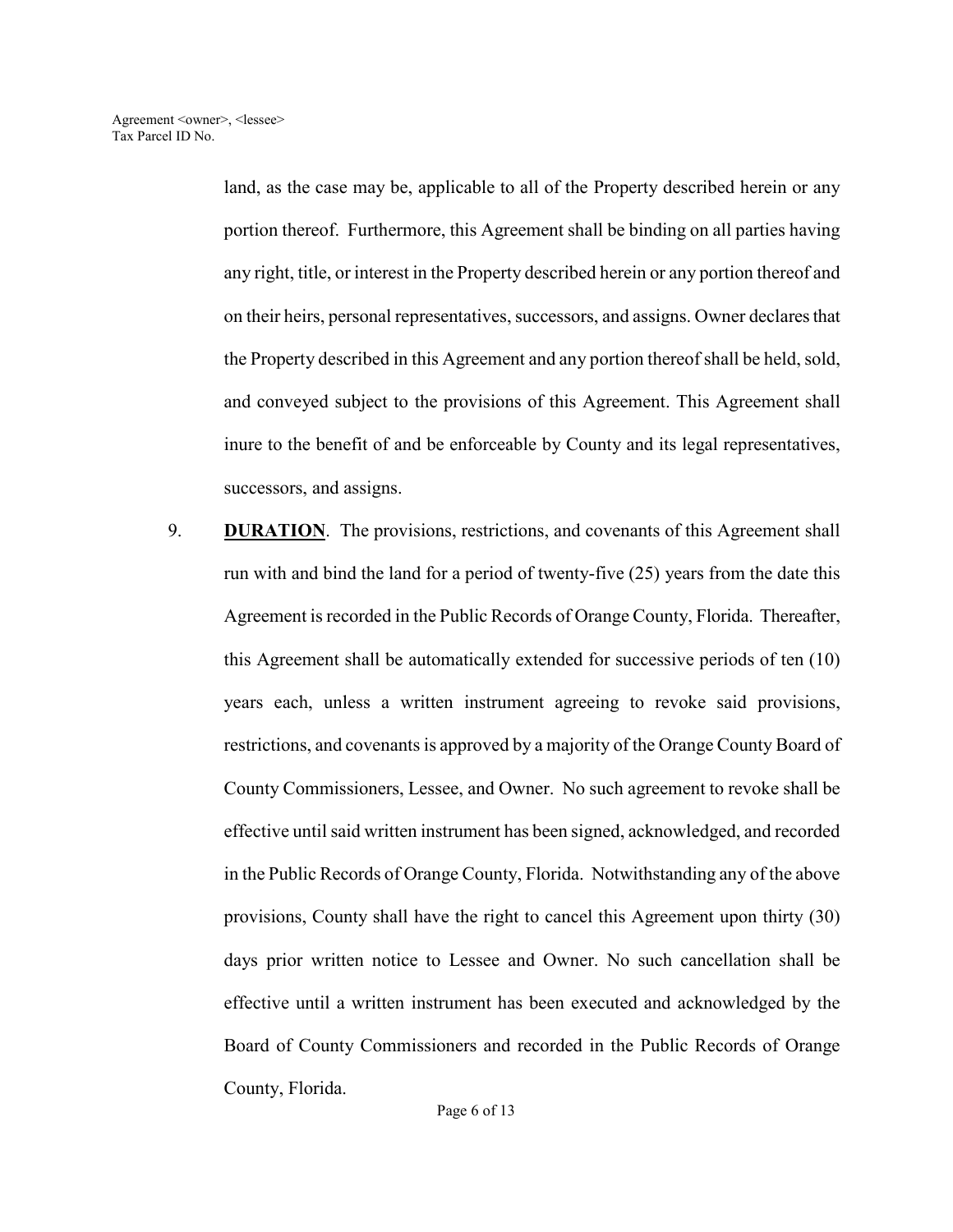- 10. **AMENDMENT**. The provisions, restrictions, and covenants of this Agreement shall not be modified or amended except in a written instrument approved by a majority of the Orange County Board of County Commissioners, Lessee, and Owner of the Property described herein. No such modification or amendment shall be effective until said written instrument has been signed, acknowledged, and recorded in the Public Records of Orange County, Florida.
- 11. **COMPLIANCE WITH APPLICABLE LAWS**. Lessee and Owner shall comply with all applicable state laws and county ordinances, including the Orange County Right-of-Way Utilization Regulations.
- 12. **DISCLAIMER OF COUNTY RESPONSIBILITY**. Nothing contained herein shall create any obligation on the part of County to maintain or participate in the maintenance of the Improvement(s).
- 13. **EFFECTIVE DATE**. This Agreement shall take effect upon being recorded in the Public Records of Orange County, Florida.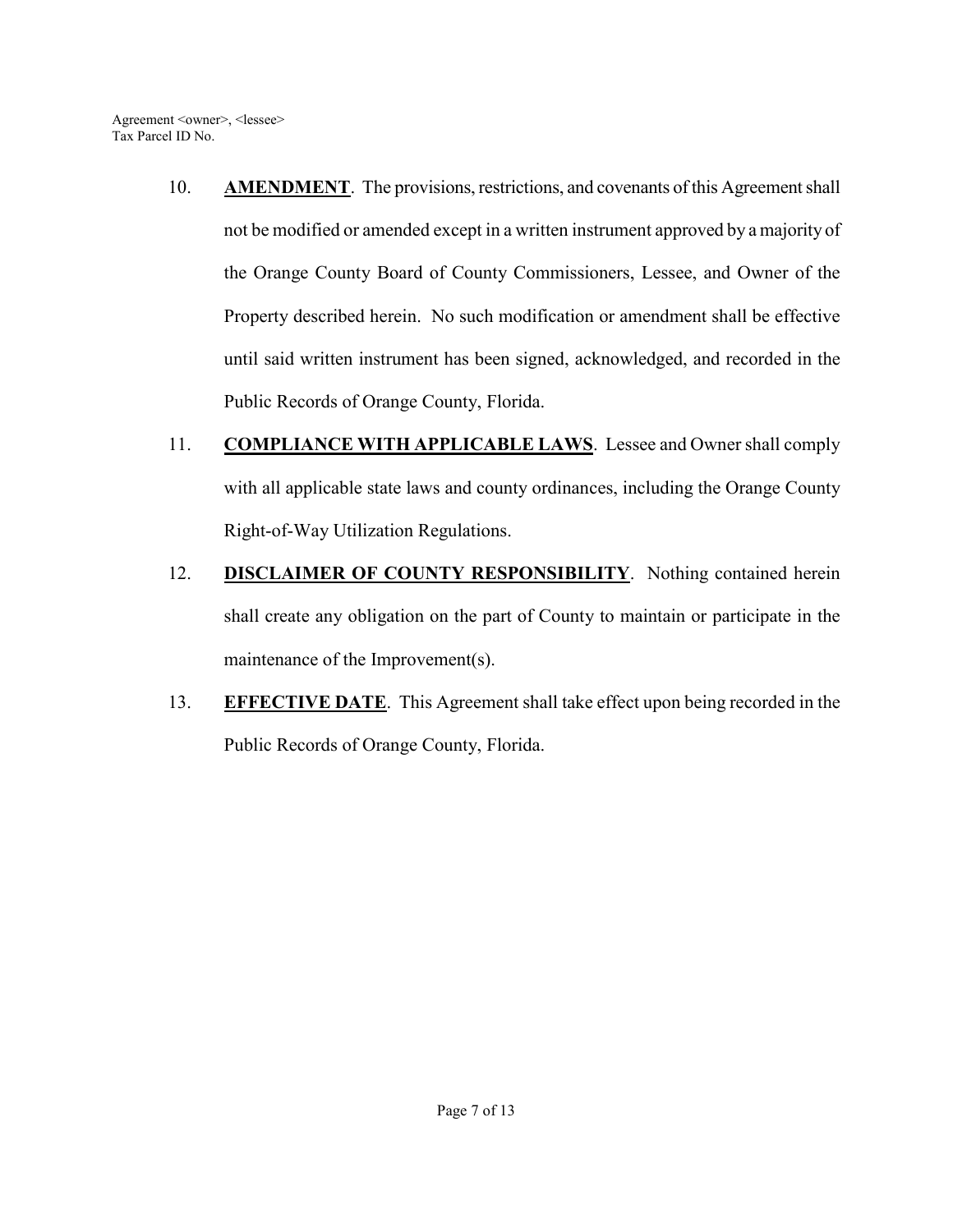**IN WITNESS WHEREOF**, the parties have caused this Agreement to be duly executed

by their respective duly authorized representatives on the dates set forth below.

# **COUNTY**

ORANGE COUNTY, FLORIDA By: Board of County Commissioners

 $\mathbf{By:}$ 

 **Jerry L. Demings**  Orange County Mayor

Date: \_\_\_\_\_\_\_\_\_\_\_\_\_\_\_\_\_\_\_\_\_\_\_\_\_

ATTEST: Phil Diamond, CPA, County Comptroller As Clerk of the Board of County Commissioners

By: \_\_\_\_\_\_\_\_\_\_\_\_\_\_\_\_\_\_\_\_\_\_\_\_\_\_\_\_\_\_

Deputy Clerk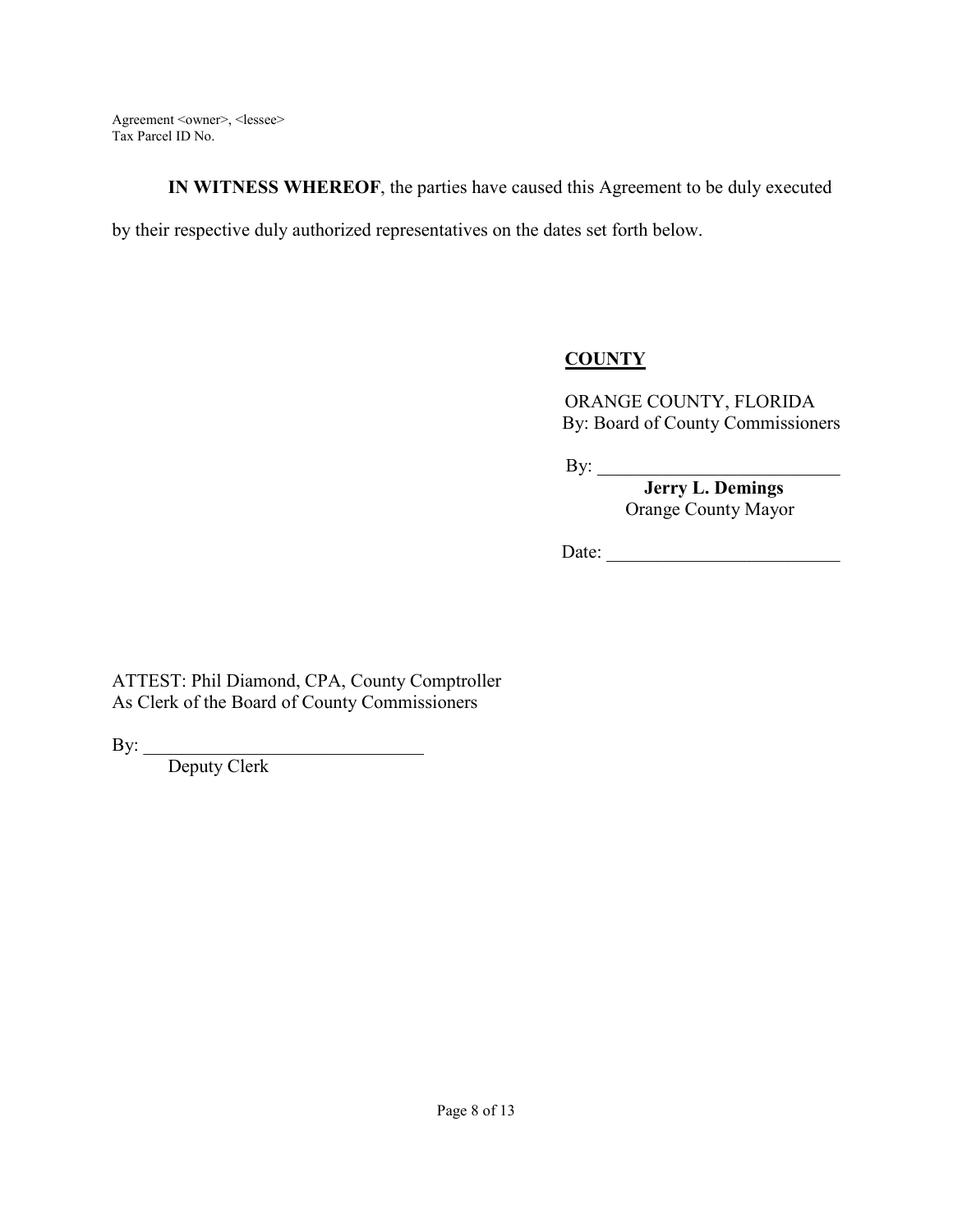I hereby acknowledge receipt of this notice and further acknowledge that I have read and understand all of the provisions contained herein.

### **OWNER**

By: \_\_\_\_\_\_\_\_\_\_\_\_\_\_\_\_\_\_\_\_\_\_\_\_\_\_\_\_\_\_\_\_

Print Name:

WITNESS: WITNESS:

Print Name: \_\_\_\_\_\_\_\_\_\_\_\_\_\_\_\_\_\_\_\_\_ Print Name:

# **STATE OF \_\_\_\_\_\_\_\_\_\_\_\_\_\_\_\_\_\_ COUNTY OF \_\_\_\_\_\_\_\_\_\_\_\_\_\_\_\_\_\_**

The foregoing instrument was acknowledged before me **by means of physical presence / online notarization**, this **(date)** by **(name of person acknowledging)**, who is personally known to me or has produced **(type of identification)**, as identification.

> Signature of person taking acknowledgement Name typed, printed or stamped:  $\Box$ Tittle or rank**: \_\_\_\_\_\_\_\_\_\_\_\_\_\_\_\_\_\_\_\_\_\_\_\_**

> > Page 9 of 13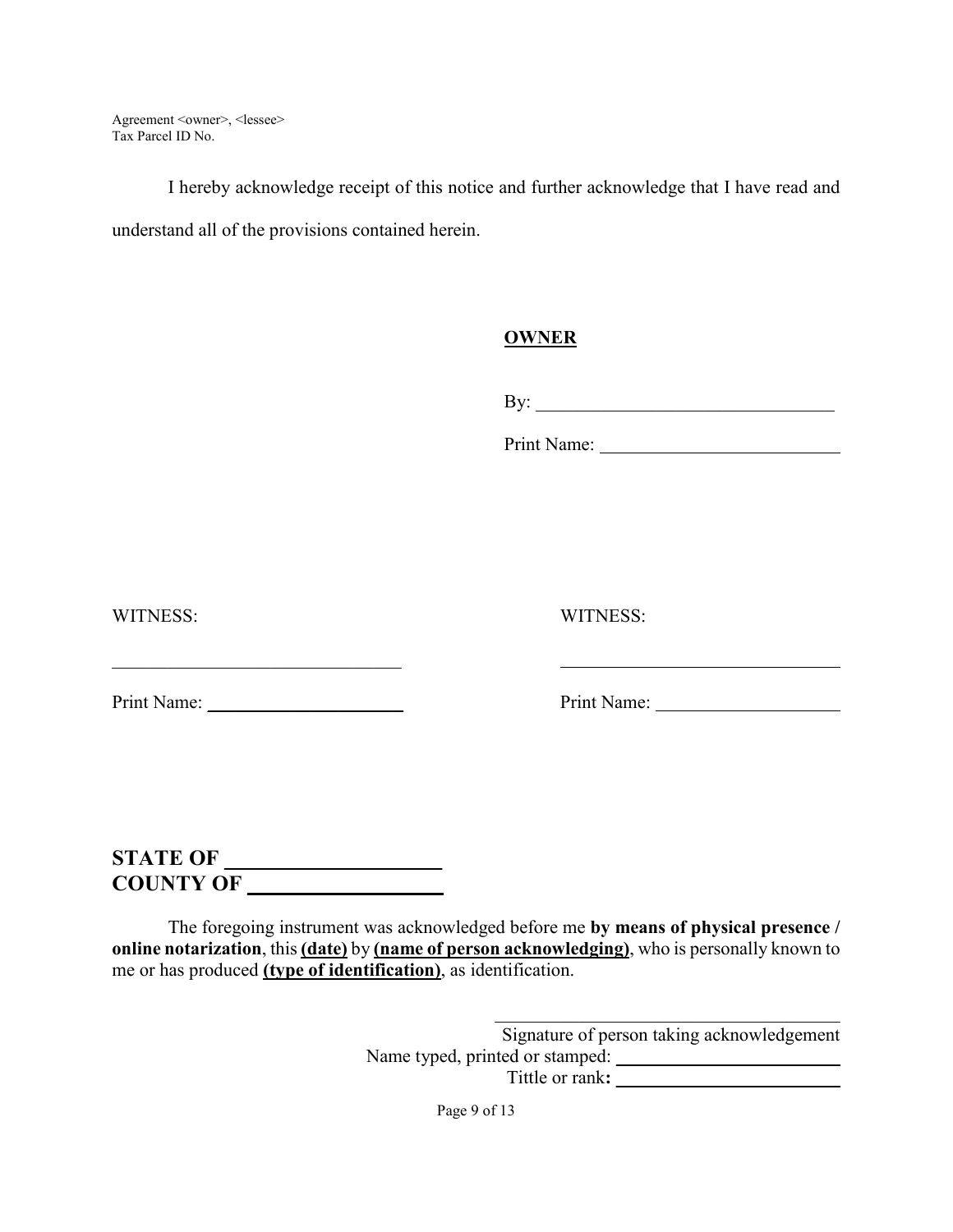I hereby acknowledge receipt of this notice and further acknowledge that I have read and understand all of the provisions contained herein.

### **LEASE**

By: \_\_\_\_\_\_\_\_\_\_\_\_\_\_\_\_\_\_\_\_\_\_\_\_\_\_\_\_\_\_\_\_

Print Name:

WITNESS: WITNESS:

Print name: \_\_\_\_\_\_\_\_\_\_\_\_\_\_\_\_\_\_\_\_\_ Print Name:

 $\mathcal{L}_\text{max}$  and  $\mathcal{L}_\text{max}$  and  $\mathcal{L}_\text{max}$  and  $\mathcal{L}_\text{max}$ 

# **STATE OF \_\_\_\_\_\_\_\_\_\_\_\_\_\_\_\_\_\_\_ COUNTY OF \_\_\_\_\_\_\_\_\_\_\_\_\_\_\_\_\_\_**

The foregoing instrument was acknowledged before me **by means of physical presence / online notarization**, this **(date)** by **(name of person acknowledging)**, who is personally known to me or has produced **(type of identification)**, as identification.

> Signature of person taking acknowledgement Name typed, printed or stamped:  $\Box$ Tittle or rank**: \_\_\_\_\_\_\_\_\_\_\_\_\_\_\_\_\_\_\_\_\_\_\_\_**

> > Page 10 of 13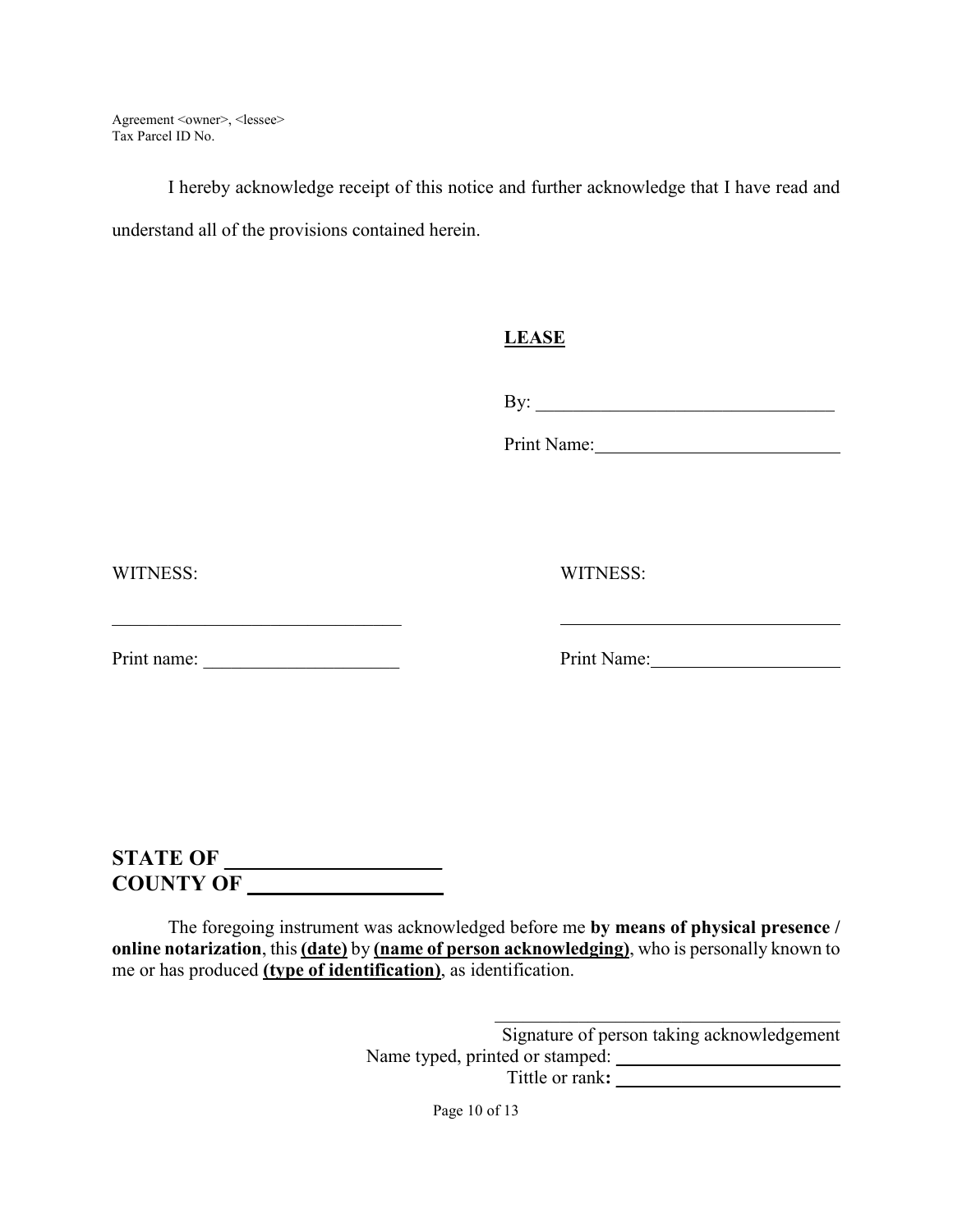## **EXHIBIT "A"**

Legal Description and Sketch of Description for Property

[See attached **\_\_** page(s)]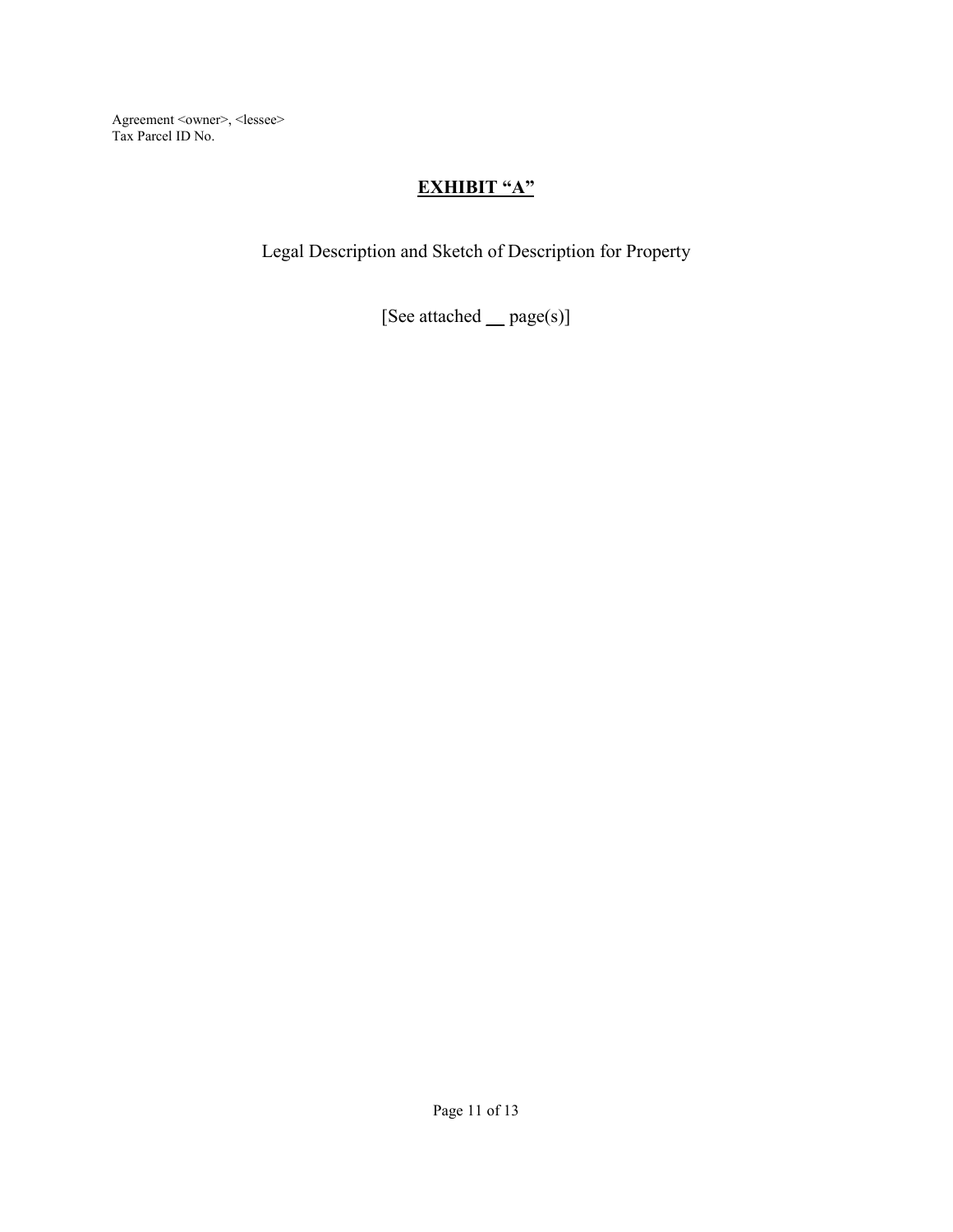## **EXHIBIT "B"**

Legal description and sketch of description for Dedicated Areas

[See attached **\_\_** page(s)]